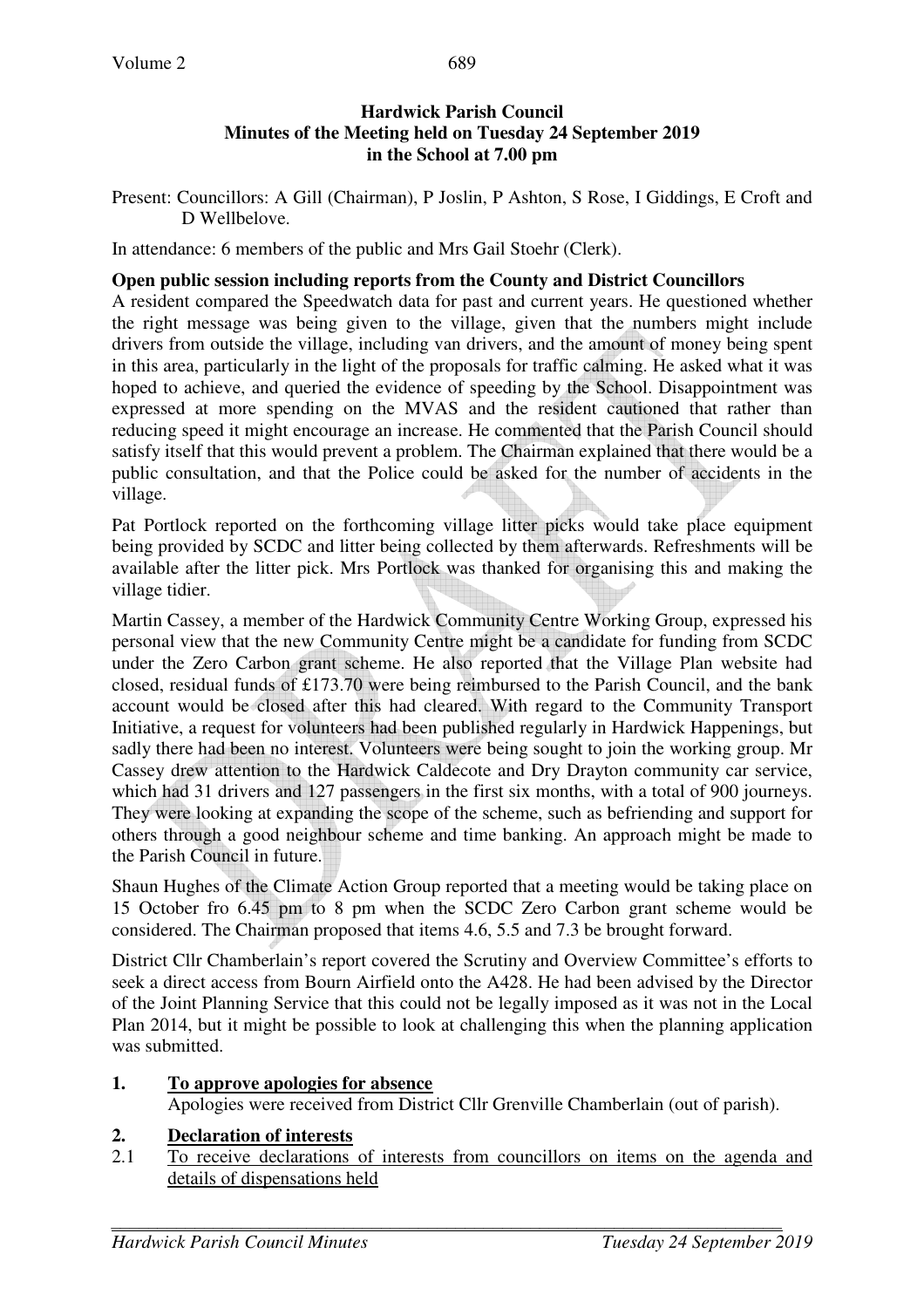#### Volume 2

None.

2.2 To receive written and grant any requests for dispensation as appropriate for items on this agenda None.

#### **3. To approve the minutes of the previous meeting on 27 August 2019**

 RESOLVED that the minutes of the meeting on 27 August be approved and signed by the Chairman as a true record. (Prop PJ, 2nd DW, unanimous)

4.6 (7.6) Zero Carbon communities grant scheme – report on meeting and to consider whether to make an application Cllr Croft reported that £91,000 was available for grants between £1000 and £15,000

for projects with community engagement. The closing date was 31 October 2019. For smaller grants of under £1000 applications could be made via the Community Chest Fund.

RESOLVED that this should be an agenda item for the next meeting with a view to submitting an application next year.

It was noted that the Parish Council had already organised trees for planting next spring.

- 5.5 Resident Climate Crisis and invitation to meeting RESOLVED that Cllr Croft should be appointed as Parish Council representative to support and liaise with the group.
- 7.3 Village Plan report and to consider any actions

At 7.47 pm, on a proposition by the Chairman, the meeting was briefly suspended to enable Martin Cassey to contribute to the discussion. He expressed the view that planting contributed to a green and pleasant environment and urged the Parish Council to think more broadly about areas for change such as considering double yellow lines or refuges to assist traffic flow outside the shop. A copy of the Village Plan is to be put on the village website. The meeting was re-opened at 7.52 pm.

- **4. Matters arising and carried forward from the last or previous meetings for discussion/decisions**
- 4.1 (4.2) Neighbourhood Plan to consider report on information from SCDC and the next steps

 During the discussion, on a proposition by the Chairman, the meeting was closed at 8.04 pm to allow Martin Cassey to speak. He encouraged the Parish Council to have a strategy on what it might like to see ready for the Local Plan. The meeting re-opened at 8.06 pm.

#### 4.2 (5.2) NALC New Model Financial Regulations 2019 update – to consider the Clerk's advice

RESOLVED to adopt the new Model Financial Regulations changes which will result in the same provisions, authorities and levels as at present. (Prop AG, 2nd DW, unanimous)

RESOLVED that Cllrs Ashton and Giddings should check the bank statements.

#### 4.3 (7.2.1) CCC Highways survey report on traffic calming options – update

RESOLVED to note the feasibility reports on the PFHI and LHI applications. RESOLVED to add the feasibility summary for the installation of 4 sets of 2 bolt down rubber speed cushions not exceeding 100m on Cambridge Road, to the LHI bid and to submit the feasibility summary as the LHI application subject to public consultation. (Prop AG, 2nd PJ, carried with 1 abstention) The feasibility summary is to be published online and an article is to be published in Hardwick Happenings.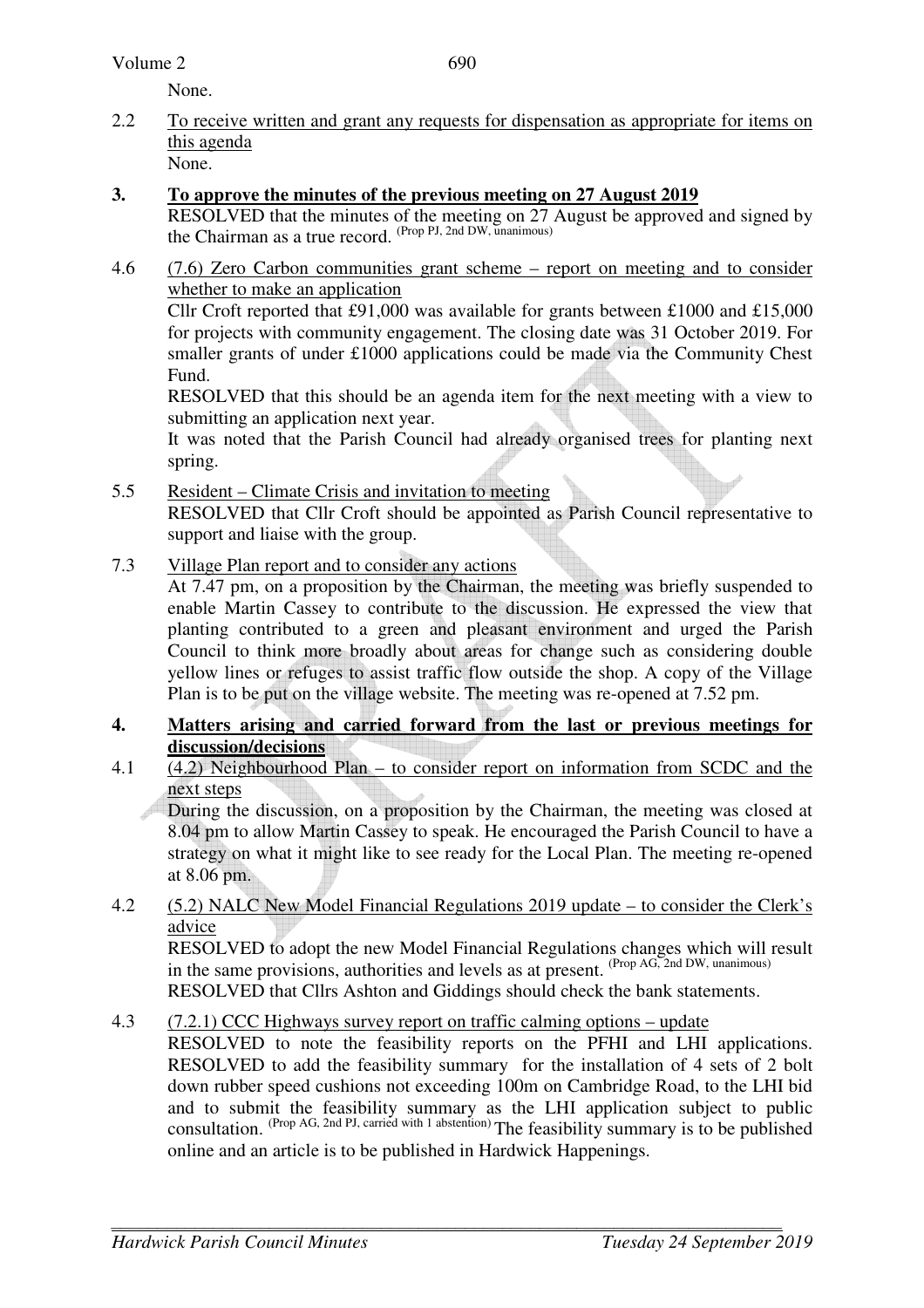RESOLVED to consider responses to the public consultation at the November meeting, with the consultation end date being before the meeting.

RESOLVED the PHFI feasibility summary including a proposal for humps and pedestrian islands on St Neots Road to consider how this might be funded.

- 4.4 (7.3) Proposal that a Working Group be set up for Highways/Road safety RESOLVED to defer this item to enable Cllr Croft to seek clarification.
- 4.5 (7.4) To consider pruning of Parish Council trees around street lights

RESOLVED to note that a tree in St Neots Road was privately owned and the resident's responsibility. Cllr Joslin will speak to the resident.

RESOLVED to contract a tree surgeon to trim back the vegetation from Parish Council trees obscuring streetlights. Cllr Gill will provide the details to the Clerk <sup>(Prop</sup>) AG, 2nd PJ, unanimous)

Three lights were not working.

RESOLVED, noting that trees in Limes Road, east of the Recreation Ground had been pruned by Cllr Giddings, that Cllr Giddings should trim back any low branches on trees on Parish Council land. (Prop IG, 2nd PJ, unanimous)

- 4.6 (7.6) Zero Carbon communities grant scheme report on meeting and to consider whether to make an application Taken earlier.
- 4.7 (8.3) Internal Auditor's report to consider any recommendation Cllr Ashton left the meeting at 9.12 pm. RESOLVED to note the RFO's report on the Internal Audit. RESOLVED to seek quotations for carrying out next year's Internal Audit. Cllr Ashton returned at 9.15 pm.
- 4.8 (9) Maintenance group

Cllr Giddings was thanked for carrying work to the notice boards.

 RESOLVED that Cllr Giddings should draft an article to invite people with the interest and expertise to be involved and make it a social event.

RESOLVED that Cllr Giddings repair the notice board by Limes Road opposite Ellison Lane the Parish Council should pay for the cost of the materials.

RESOLVED to pay the person assisting the HMRC mileage rate of 45p. (Prop SR, 2nd DW, unanimous)

RESOLVED to open an account with Travis Perkins. (Prop PJ, 2nd DW, unanimous)

4.9 Play parks application – to consider terms and conditions of CFF grant award, the Kompan quotation and if to accept and place an order

 RESOLVED to accept the CFFF grant and approve its conditions. The Clerk was appointed to accept the grant conditions, sign the Funding Award when received and deal with all matters relating to the grant award.

RESOLVED to note that the Play Parks Project would be the Third Party Funders.

RESOLVED having considered three quotations earlier in the year to accept the Kompan quotation ref. SQ245741-3 for £47,329.18 plus VAT once the Funding Agreement has been received and signed.

RESOLVED that Clare McGowan should arrange the publicity and send the required reports. (Prop PJ, 2nd AG, unanimous)

- 4.10 CCTV to consider a response from Orchard Park and any actions required RESOLVED that this item be deferred pending information from Orchard Park.
- 4.11 Internet banking to consider changing bank to Unity Trust Bank and signatories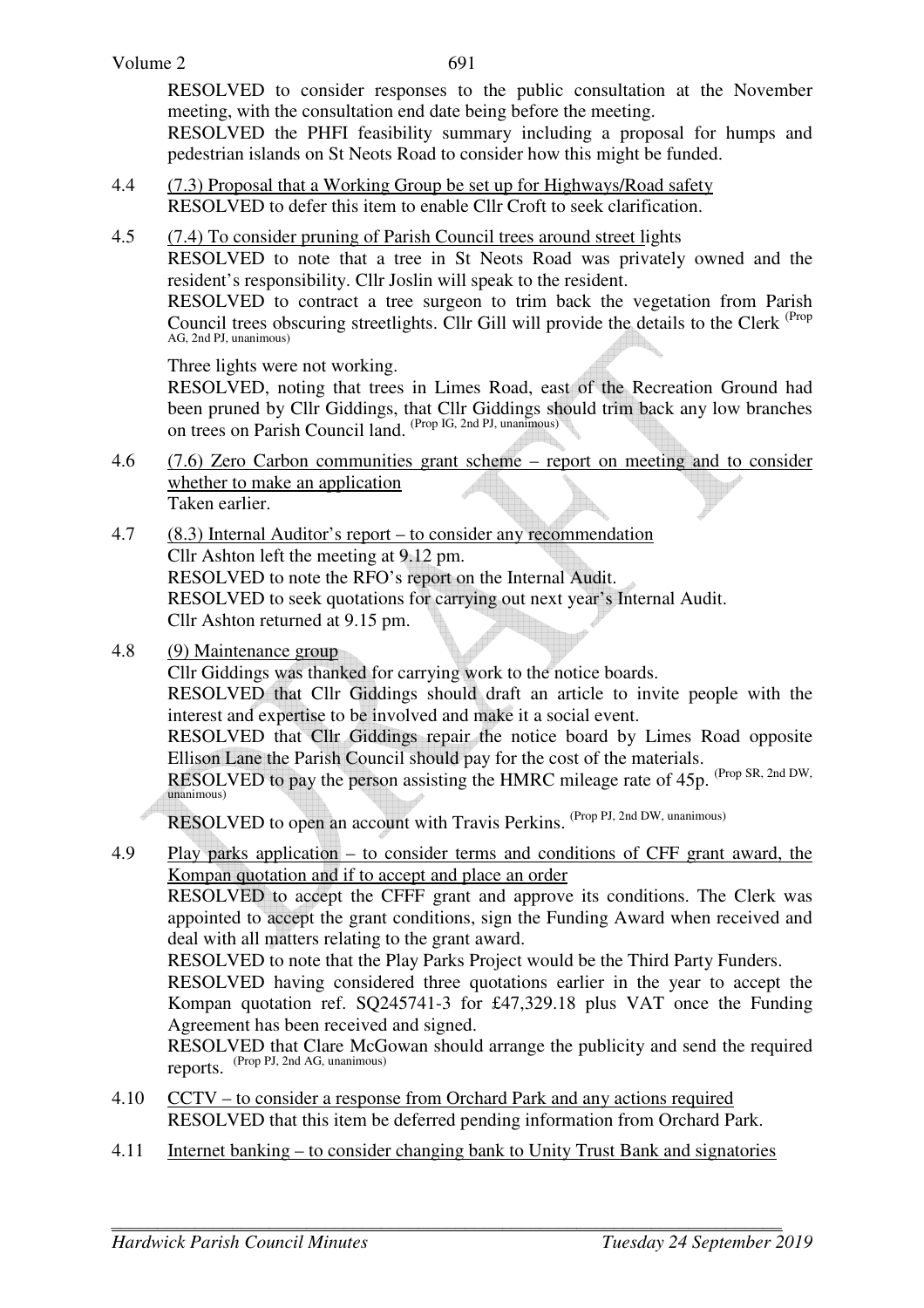RESOLVED to open an account with Unity Trust Bank with the same signatories, namely Cllrs Gill, Joslin and Rose, and that the Clerk should have the authority to administer the accounts but not to be a signatory. Once open the two accounts with Lloyds Bank will be closed (Prop DW, 2nd IG, unanimous)

# **5.** Correspondence/communications received<br>5.1 Resident request for fence at grass area at Lax

Resident request for fence at grass area at Laxton Avenue

Cllr Ashton declared an interest in this item as an adjacent resident. Vehicles driving across the grass area had occurred several times and the area had been reported regularly to the Police for anti-social behaviour.

RESOLVED to take no action at this time but to monitor the situation. (Prop AG, 2nd PJ, unanimous)

5.2 The Public Sector Bodies (Websites and Mobile Applications) (No2) Accessibility Regulations 2018 RESOLVED that the webmaster should look at this and bring a report to the next

meeting.

- 5.3 Cambridge City Council Making Space for People Central Cambridge Vision, Aims and Objectives and Strategies consultation RESOLVED that members may make their own submissions should they so wish.
- 5.4 Resident dead tree in woodland adjacent to Sudeley Grove RESOLVED to delegate to the Clerk to contract a tree surgeon to remove the tree. (Prop AG, 2nd PJ, unanimous)

The tree survey is to be an agenda item for the next meeting.

- 5.5 Resident Climate Crisis and invitation to meeting Taken earlier.
- 5.6 Resident request that a Tree Protection Order is applied for on the trees by Meridian Fields/Wallis Farm RESOLVED to ask the resident to draw up a plan for further consideration at the next meeting.
- 5.7 SCDC Greater Cambridge Housing Trajectory and Five Year Housing Land Supply consultation

Noted.

#### **6. Planning Applications and Decision notices and tree works applications**

- 6.1 Planning applications received since the last meeting
- 6.1.1 S/2944/19/FL 35 Ellison Lane Single storey front extension RESOLVED that the Parish Council supports the application. (Prop AG, 2nd PJ, unanimous)
- 6.1.2 S/2968/19/FL 301 St Neots Road First floor loft conversion including raising of roof level RESOLVED to make no recommendation. (Prop AG, 2nd PJ, unanimous)
- 6.2 SCDC Decision Notices
- 6.2.1 S/1331/19/FL Land to the rear of 18 Hall Drive- Approval of matters reserved for appearance landscaping layout and scale following outline planning permission S/1549/15/OL for construction of detached dwelling and detached garage – Permission granted.
- 6.2.2 S/2149/19/FL 52 Limes Road First floor front and rear extension and single storey rear extension – Permission granted.
- 6.2.3 S/2217/19/VC 27 St Neots Road Variation of condition 14 (First floor windows) of planning application S/1128/14/FL Replacement dwelling with double garage – Permission granted.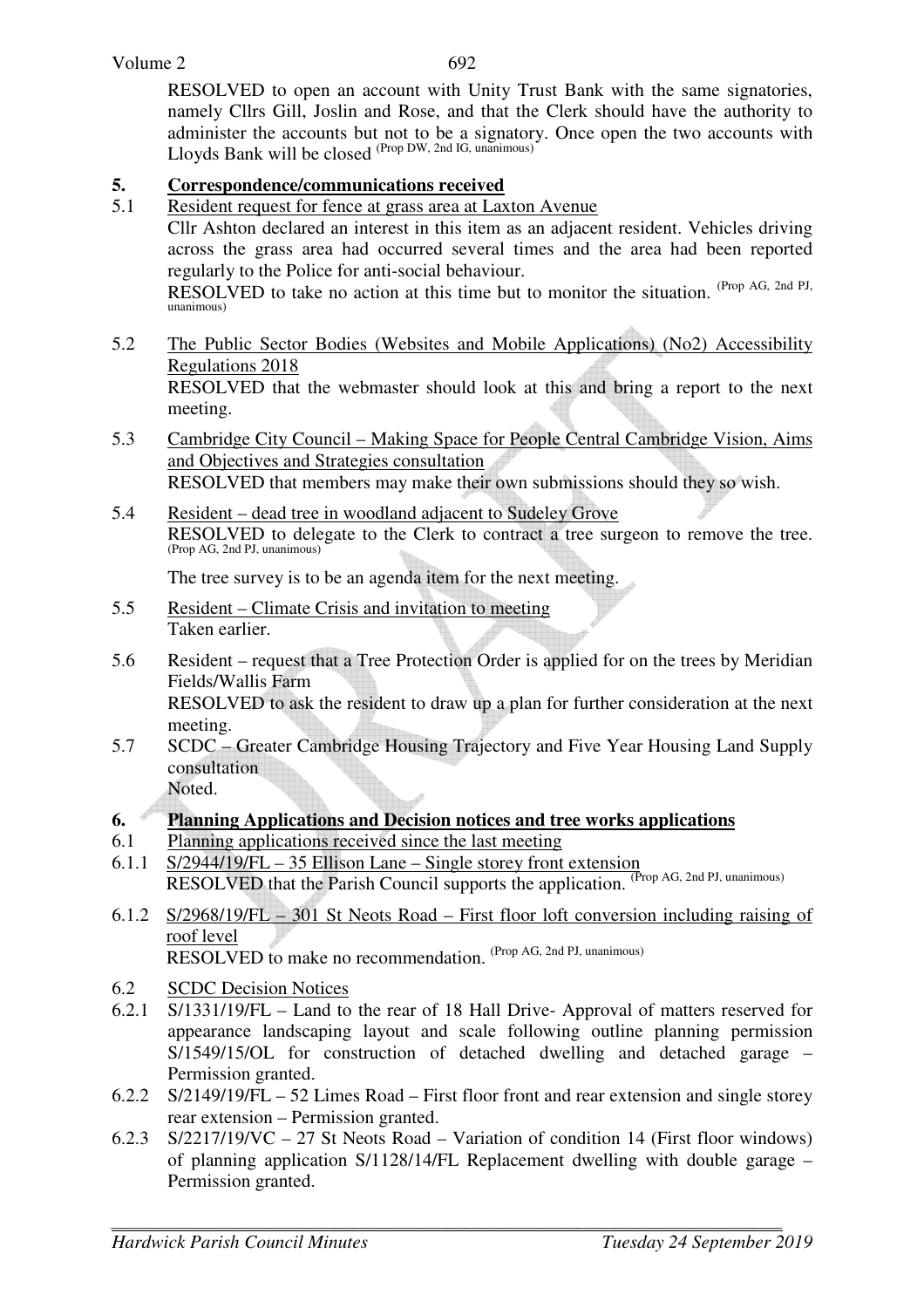#### Volume 2

- 6.2.4 S/2386/19/FL 16 Ashmead Drive Demolition of existing conservatory and erection of single storey rear extension – Permission granted.
- 6.2.5 S/1538/18/DC Agricultural field west of Grace Crescent Discharge of conditions 30 (Scheme for the upgrading of the public footpath and street lighting) and 31 (Details of a scheme for the provision of 10 cycle stands) of planning permission S/1694/16/OL – Permission granted.
- 6.3 Tree Works Applications None.

### **7. Members reports and items for information only**

7.1 New Housing Developments and Planning Obligations Cllr Rose reported that the St Neots Road development was unlikely to start before September 2020, with the first completion taking place no earlier than September 2021. The Community Centre was thus unlikely to be started before two years' time. The Meridian Fields first completion and occupation would be next month, triggering

the first release of S106 funds.

It was noted that the owner of the burnt out building had removed some fencing in St Neots Road.

- 7.2 Speedwatch Noted.
- 7.3 Village Plan report and to consider the next steps Taken earlier.
- 7.4 Egremont Road overhanging vegetation by the car park RESOLVED that Cllrs Giddings and Gill should trim this back. (Prop SR, 2nd EC, unanimous)

#### **8. Finance, procedure and risk assessment**

8.1 To consider any quotes for urgent work required because of risk and Clerk's use of delegated powers

CCC street lighting energy – to note decision made by Clerk and Chairman using delegated powers - Quotations had been received via Utility Aid and the Clerk and Chairman using delegated powers have contracted SSE for a one year contract at an approximate cost of £941 plus VAT. (The Council previously paid CCC £2008.03 for street lighting energy).

#### 8.2 To receive play areas and skate park inspection reports continued The play inspection reports were received.

RESOLVED to contract RPM to repair the loose side skirts at the skate park and that they should meet Cllr Wellbelove on site to discuss the specification. Litter is a RESOLVED litter is a problem by the Skatepark. The Litter Picker is to be informed. RESOLVED to ask RPM for a quote to install bird spikes on the new swings at Egremont Road and replace the existing at St Mary's Play Area. RESOLVED Cllr Wellbelove should clear the brambles at the Church play area.

## 8.3 To receive the financial report and approve the payment of bills

RESOLVED that the payments as listed in the finance report should be paid, plus J&S Gardening Services (Graffiti removal) £220.00, and Hardwick Happenings (Paid in error to Parish Council) £150.00. (Prop SR, 2nd PJ unanimous) RESOLVED to note that the payment to RH Landscapes for grass cutting should be

| for £726.00, not £605.00 as shown in the Finance report, which omitted the VAT. |          |
|---------------------------------------------------------------------------------|----------|
| <b>Salaries and Pension</b>                                                     | £548.20  |
| LGS Services (Admin support)                                                    | £1313.20 |
| RH Landscapes (Grass cutting)                                                   | £726.00  |